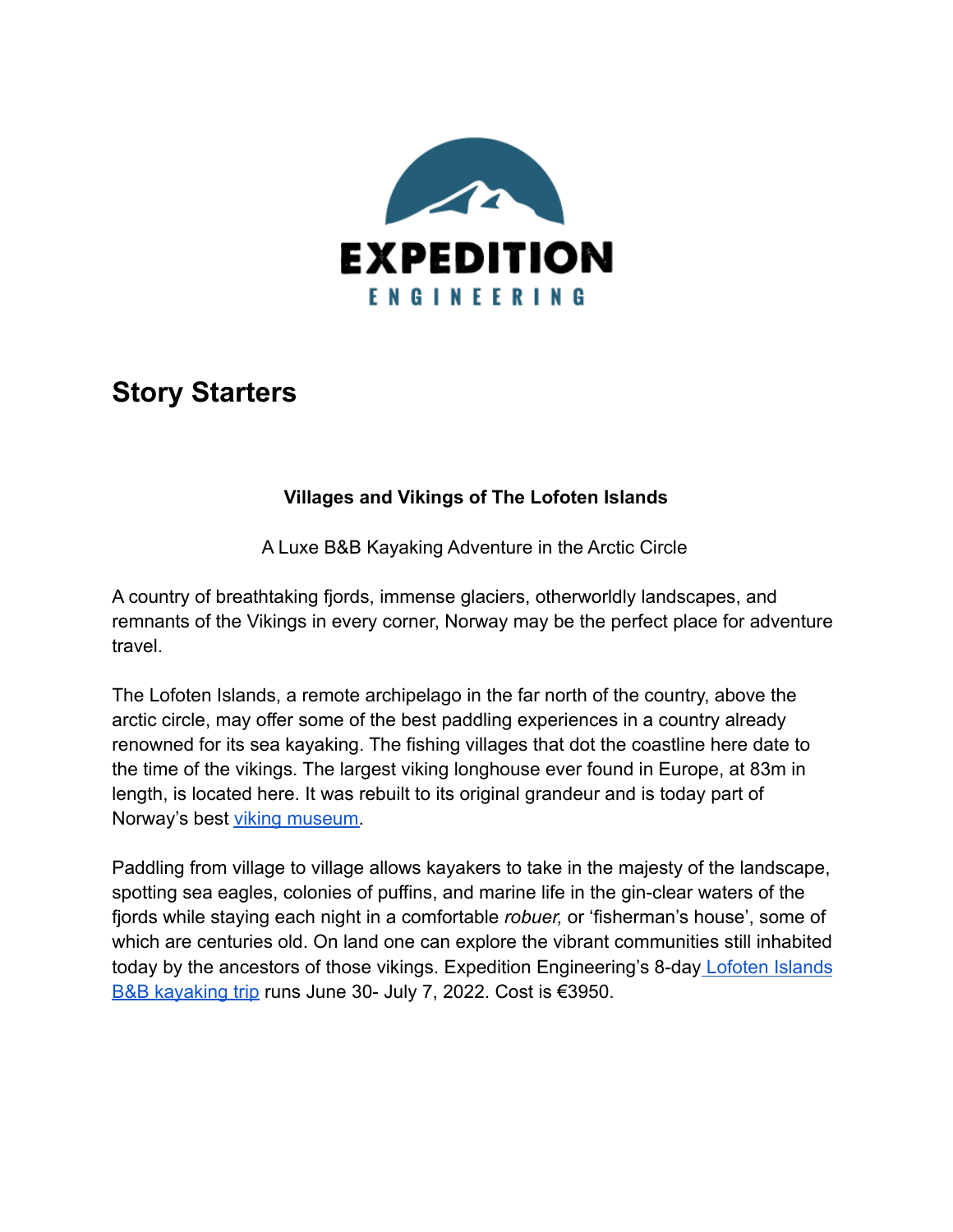## **A 'Greener' Iceland To Greenland Cruise**

A small ship tour that uses wind and human-power to explore these arctic hotspots.

Visiting both Iceland and Greenland on a small sailing yacht, with only eight guests on board, Expedition Engineering's Iceland to Greenland [Hiking and Kayaking Expedition](https://expeditionengineering.com/kayaking/iceland-greenland-hiking-kayak-expedition/) may be the ultimate way to experience these popular polar destinations in a single trip. The 60' Arktika will use wind power (when possible) and guests will be supplied with expedition-grade sea kayaks for intimate encounters with jaw-dropping fjords, arctic wildlife and icebergs.

The tour begins in Iceland's [Hornstrandir Nature Reserve](https://www.lonelyplanet.com/articles/guide-to-hornstrandir), one of the most remote, and unspoiled areas in the country, with numerous hiking opportunities and seabird colonies. After two or three days exploring the Reserve, the ship will sail across the Denmark Strait to Greenland's east coast.

Unlike larger cruise ships, which have fixed schedules and are limited by where they can visit, this small ship cruise offers unparalleled freedom to explore. "No two trips are the same and we don't follow a fixed itinerary," says Matt Edwards, Expedition Engineering's lead guide. "Depending on what the group desires, and the weather, we may spend time hiking, paddling, whale watching or visiting villages."

Polar bears, orcas, narwhals, and arctic foxes are typically seen. Most tours also visit the small Greenlandic communities to learn about life in these rugged landscapes, for a truly immersive experience in arctic culture.

Expedition Engineering's 12-day, [Iceland and Greenland](https://expeditionengineering.com/kayaking/iceland-greenland-hiking-kayak-expedition/) Hiking and Kayaking [Expedition](https://expeditionengineering.com/kayaking/iceland-greenland-hiking-kayak-expedition/) runs July 28 - August 8, and August 15-26, 2022. Cost is € 6270. (space is very limited)